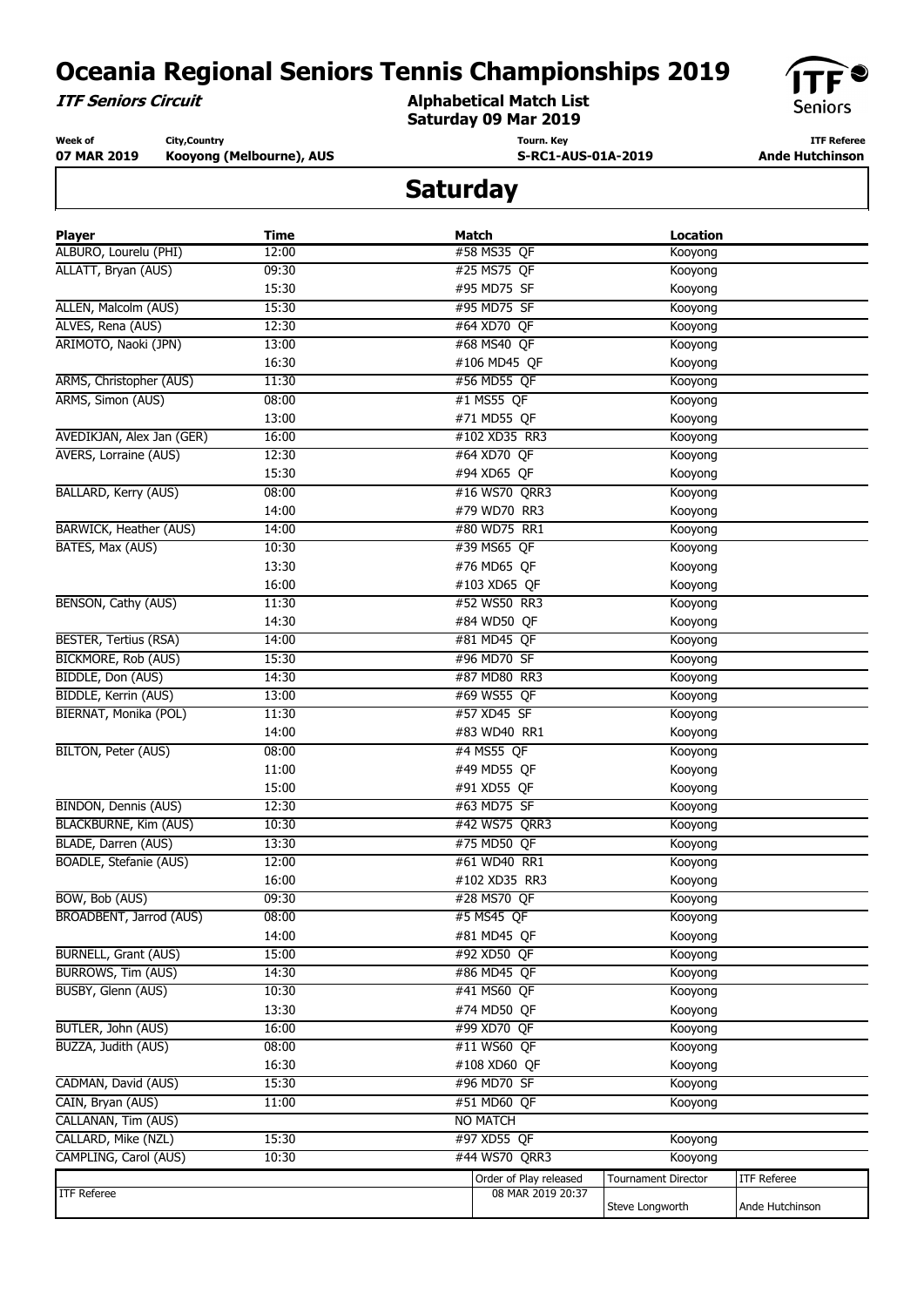**ITF Seniors Circuit**

**Alphabetical Match List Saturday 09 Mar 2019**



**Week of 07 MAR 2019 City,Country Kooyong (Melbourne), AUS** **Tourn. Key S-RC1-AUS-01A-2019**

**ITF Referee Ande Hutchinson** 

| <b>Player</b>                 | <b>Time</b> | Match                  | <b>Location</b>            |                    |
|-------------------------------|-------------|------------------------|----------------------------|--------------------|
| CARUANA, Peter (AUS)          | 10:30       | #46 MS50 QF            | Kooyong                    |                    |
|                               | 16:00       | #101 XD45 QF           | Kooyong                    |                    |
| CASSEL, Diane (AUS)           | 09:00       | #19 WS55 QF            | Kooyong                    |                    |
|                               | 12:00       | #61 WD40 RR1           | Kooyong                    |                    |
| CLARKSON, Anna (AUS)          | 14:30       | #88 WS35 QRR1          | Kooyong                    |                    |
| CONROY, Matthew (AUS)         | 13:00       | #68 MS40 QF            | Kooyong                    |                    |
| COWLEY, Wayne (AUS)           | 10:30       | #40 MS65 QF            | Kooyong                    |                    |
| COX, Arthur (AUS)             | 09:00       | #21 MS80 QF            | Kooyong                    |                    |
|                               | 14:30       | #87 MD80 RR3           | Kooyong                    |                    |
| CRANSTON, Karen (NZL)         | 09:30       | #33 WS55 QF            | Kooyong                    |                    |
| CRUMP, Kevin (AUS)            | 13:00       | #66 MD80 RR3           | Kooyong                    |                    |
| CYPRIEN, Kerryn (AUS)         | 09:30       | #32 WS50 RR3           | Kooyong                    |                    |
|                               | 14:30       | #84 WD50 QF            | Kooyong                    |                    |
| <b>CYPRIEN, Patrick (AUS)</b> |             | <b>NO MATCH</b>        |                            |                    |
| DANCE, Stephen (AUS)          | 08:00       | #14 MS60 QF            | Kooyong                    |                    |
| DAVEY, Roger (AUS)            | 09:30       | #31 MS70 QF            | Kooyong                    |                    |
|                               | 15:30       | #96 MD70 SF            | Kooyong                    |                    |
| DAVIS, Ian (AUS)              | 09:30       | #27 MS75 QF            | Kooyong                    |                    |
|                               | 12:30       | #63 MD75 SF            | Kooyong                    |                    |
| DE GOUY, Gilles (NZL)         | 08:00       | #5 MS45 QF             | Kooyong                    |                    |
|                               | 16:30       | #106 MD45 QF           | Kooyong                    |                    |
| DEMUTH, Cushla (AUS)          | 08:00       | #15 WS70 QRR3          | Kooyong                    |                    |
|                               | 11:30       | #55 WD70 RR3           | Kooyong                    |                    |
| <b>DESTRADI, Steve (AUS)</b>  | 13:30       | #75 MD50 QF            | Kooyong                    |                    |
| DEUTSCH-WATSON, Ulrike (AUS)  | 09:00       | #19 WS55 QF            | Kooyong                    |                    |
|                               | 15:00       | #91 XD55 QF            | Kooyong                    |                    |
| DODSON, Richard (AUS)         | 08:00       | #6 MS45 QF             | Kooyong                    |                    |
|                               | 12:30       | #62 MD45 QF            | Kooyong                    |                    |
| DUFFY-BURGESS, Marietta (NZL) | 08:00       | #10 WS60 QF            | Kooyong                    |                    |
|                               | 15:30       | #97 XD55 QF            | Kooyong                    |                    |
| EADES, Mark (AUS)             | 16:00       | #102 XD35 RR3          | Kooyong                    |                    |
| EADES, Melanie (AUS)          | 11:00       | #50 WS35 QRR3          | Kooyong                    |                    |
|                               | 14:00       | #83 WD40 RR1           | Kooyong                    |                    |
|                               | 16:00       | #102 XD35 RR3          | Kooyong                    |                    |
| ELIAS, Esteban (CHI)          | 08:00       | #7 MS45 QF             | Kooyong                    |                    |
|                               | 14:30       | #86 MD45 QF            | Kooyong                    |                    |
| ELLEY, Jeanette (NZL)         | 12:30       | #65 XD60 QF            | Kooyong                    |                    |
| ERAKOVIC, Stevan (AUS)        | 12:30       | #65 XD60 QF            | Kooyong                    |                    |
| EVANS, Mike (AUS)             |             | <b>NO MATCH</b>        |                            |                    |
| EVERETT, Rosemary (AUS)       | 08:00       | #11 WS60 QF            | Kooyong                    |                    |
|                               | 15:30       | #93 XD55 QF            | Kooyong                    |                    |
| FASCIANI, Gino (AUS)          | 13:30       | #73 MD50 QF            | Kooyong                    |                    |
| FERGUSON, Bruce (AUS)         | 08:00       | #4 MS55 QF             | Kooyong                    |                    |
|                               | 11:30       | #56 MD55 QF            | Kooyong                    |                    |
|                               | 13:30       | #73 MD50 QF            | Kooyong                    |                    |
| FERGUSON, Maya (AUS)          | 14:30       | #84 WD50 QF            | Kooyong                    |                    |
| FERGUSON, Paul (AUS)          | 14:30       | #89 MD35 OF            | Kooyong                    |                    |
| FERGUSON, Sue (AUS)           | 16:30       | #104 XD55 OF           | Kooyong                    |                    |
| FIDLER, Julie (AUS)           | 15:30       | #97 XD55 QF            | Kooyong                    |                    |
| FILDES, John (AUS)            | 13:00       | #66 MD80 RR3           | Kooyong                    |                    |
|                               |             | Order of Play released |                            | <b>ITF Referee</b> |
| <b>ITF Referee</b>            |             | 08 MAR 2019 20:37      | <b>Tournament Director</b> |                    |
|                               |             |                        | Steve Longworth            | Ande Hutchinson    |
|                               |             |                        |                            |                    |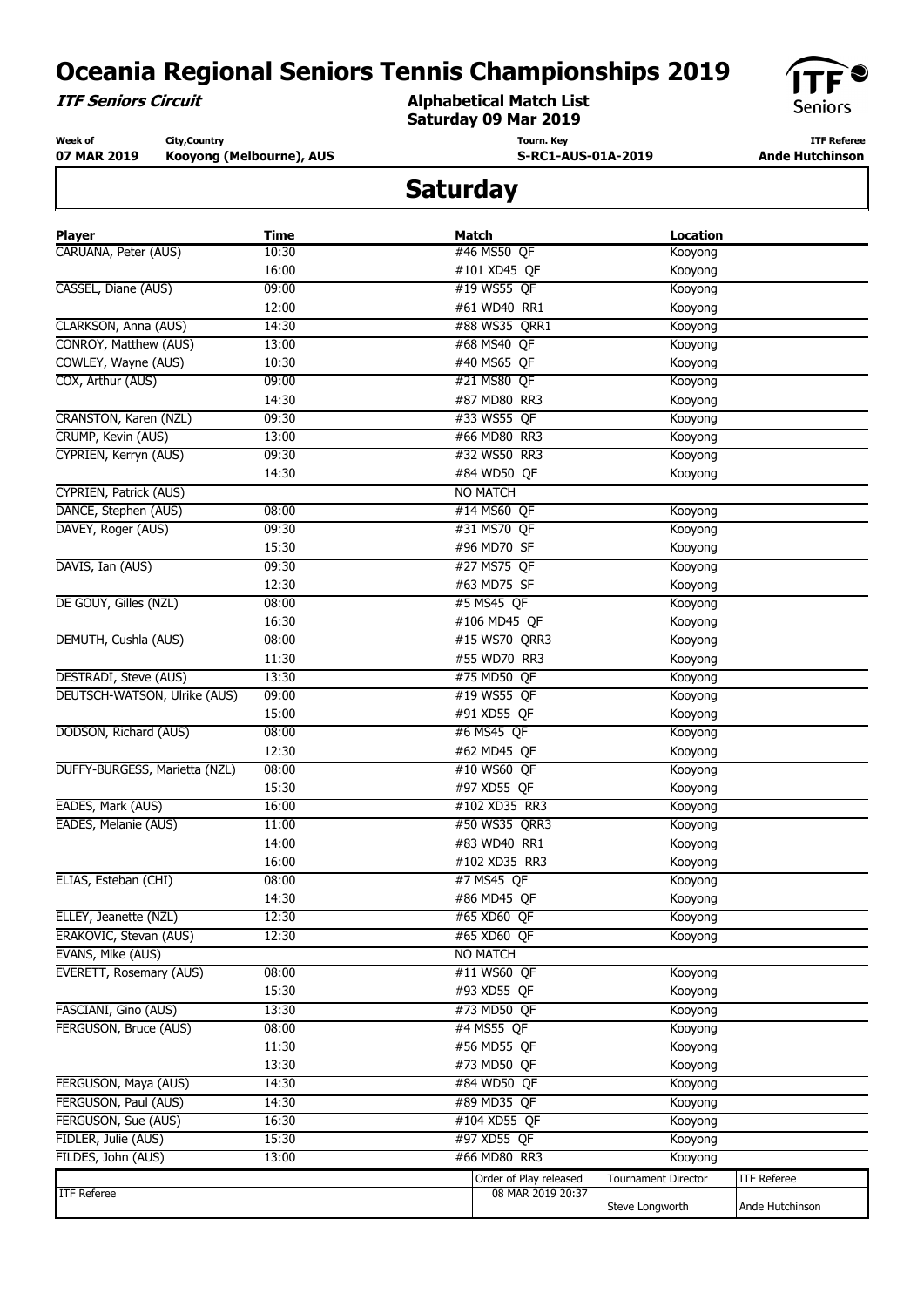**ITF Seniors Circuit**

#### **Alphabetical Match List Saturday 09 Mar 2019**



**Week of 07 MAR 2019 City,Country Kooyong (Melbourne), AUS** **Tourn. Key S-RC1-AUS-01A-2019**

**ITF Referee Ande Hutchinson** 

| <b>Player</b>                 | Time  | Match                  | <b>Location</b>            |                    |
|-------------------------------|-------|------------------------|----------------------------|--------------------|
| FOOT, Steven (AUS)            | 14:00 | #81 MD45 QF            | Kooyong                    |                    |
| FORD, Michael (AUS)           | 08:00 | #14 MS60 QF            | Kooyong                    |                    |
| FOSTER, Brenda (AUS)          | 15:30 | #93 XD55 QF            | Kooyong                    |                    |
| FUNTERA, Ramon (AUS)          | 09:30 | #30 MS70 QF            | Kooyong                    |                    |
|                               | 15:30 | #96 MD70 SF            | Kooyong                    |                    |
| GARD, Peter (AUS)             | 13:30 | #72 MD55 QF            | Kooyong                    |                    |
|                               | 15:30 | #93 XD55 QF            | Kooyong                    |                    |
| GEMMEL, Isabelle (GER)        | 09:30 | #3 WS45 QRR3           | Kooyong                    |                    |
|                               | 14:00 | #83 WD40 RR1           | Kooyong                    |                    |
|                               | 16:00 | #101 XD45 QF           | Kooyong                    |                    |
| GIANNAKOPOULOS, Demetra (AUS) | 09:30 | #32 WS50 RR3           | Kooyong                    |                    |
| GILL, John (AUS)              | 14:30 | #90 MD35 QF            | Kooyong                    |                    |
| GODDARD, Sara (AUS)           | 10:00 | #36 WS60 QF            | Kooyong                    |                    |
|                               | 16:00 | #98 XD60 QF            | Kooyong                    |                    |
| GORDON, Mary (AUS)            | 08:00 | #12 WS80 RR1           | Kooyong                    |                    |
| GRANT, John (AUS)             | 13:30 | #75 MD50 QF            | Kooyong                    |                    |
| GREAVES, Brian (AUS)          | 14:30 | #87 MD80 RR3           | Kooyong                    |                    |
| GREEN, Kevin (AUS)            | 09:30 | #26 MS75 QF            | Kooyong                    |                    |
| GRIFFITH, Lou (AUS)           | 14:00 | #79 WD70 RR3           | Kooyong                    |                    |
|                               | 16:00 | #99 XD70 QF            | Kooyong                    |                    |
| HABEL, Ronnie (AUS)           | 13:30 | #76 MD65 QF            | Kooyong                    |                    |
|                               | 15:30 | #94 XD65 QF            | Kooyong                    |                    |
| HADDON, Joanne (AUS)          | 12:00 | #61 WD40 RR1           | Kooyong                    |                    |
|                               | 15:00 | #92 XD50 QF            | Kooyong                    |                    |
| HAINES, Brett Edward (AUS)    | 13:30 | #74 MD50 QF            | Kooyong                    |                    |
|                               | 16:00 | #100 XD50 QF           | Kooyong                    |                    |
| HAINES, Rob (AUS)             |       | <b>NO MATCH</b>        |                            |                    |
| HALL, Robert (AUS)            |       | <b>NO MATCH</b>        |                            |                    |
| HAMPTON, Peter (NZL)          | 15:00 | #92 XD50 QF            | Kooyong                    |                    |
| HANBURY-BROWN, Robert (AUS)   |       | <b>NO MATCH</b>        |                            |                    |
| HANCY, Judy (AUS)             | 10:30 | #42 WS75 QRR3          | Kooyong                    |                    |
|                               | 16:30 | #105 XD75 QF           | Kooyong                    |                    |
| HANSSEN, Anton (AUS)          | 14:30 | #85 MD40 QF            | Kooyong                    |                    |
| HARDY, Mark (AUS)             | 16:30 | #104 XD55 QF           | Kooyong                    |                    |
| HARRINGTON, Jai (AUS)         | 16:30 | #107 XD35 RR3          | Kooyong                    |                    |
| HARRISON, Wendy (AUS)         | 08:00 | #9 WS60 QF             | Kooyong                    |                    |
|                               | 14:00 | #77 WD60 QF            | Kooyong                    |                    |
| HASIOTIS, Arthur (AUS)        |       | <b>NO MATCH</b>        |                            |                    |
| HASSETT, David (AUS)          | 11:30 | #53 MS40 QF            | Kooyong                    |                    |
| HASSETT, Wayne (AUS)          | 09:30 | #28 MS70 QF            | Kooyong                    |                    |
| HAYSHAM-WEIDNER, Troy (AUS)   | 12:00 | #60 MS35 QF            | Kooyong                    |                    |
|                               | 14:30 | #89 MD35 QF            | Kooyong                    |                    |
| HENNI, Abdel-Wahid (ALG)      | 12:00 | #59 MS35 QF            | Kooyong                    |                    |
| <b>HILL, Michelle (AUS)</b>   | 09:00 | #20 WS55 QF            | Kooyong                    |                    |
| HOBSON, Terry (AUS)           | 08:00 | #18 MS60 QF            | Kooyong                    |                    |
| <b>HOGHTON, Kylie (AUS)</b>   | 08:00 | #17 WS45 QRR1          | Kooyong                    |                    |
| HOLCOMBE, Greg (AUS)          |       | <b>NO MATCH</b>        |                            |                    |
| HOLCOMBE, Helen (AUS)         | 11:00 | #48 WS65 SF            | Kooyong                    |                    |
|                               | 14:00 | #78 WD65 RR1           | Kooyong                    |                    |
| HOWES, Bob (AUS)              | 09:00 | #21 MS80 QF            | Kooyong                    |                    |
|                               |       | Order of Play released | <b>Tournament Director</b> | <b>ITF Referee</b> |
| <b>ITF Referee</b>            |       | 08 MAR 2019 20:37      |                            |                    |
|                               |       |                        | Steve Longworth            | Ande Hutchinson    |
|                               |       |                        |                            |                    |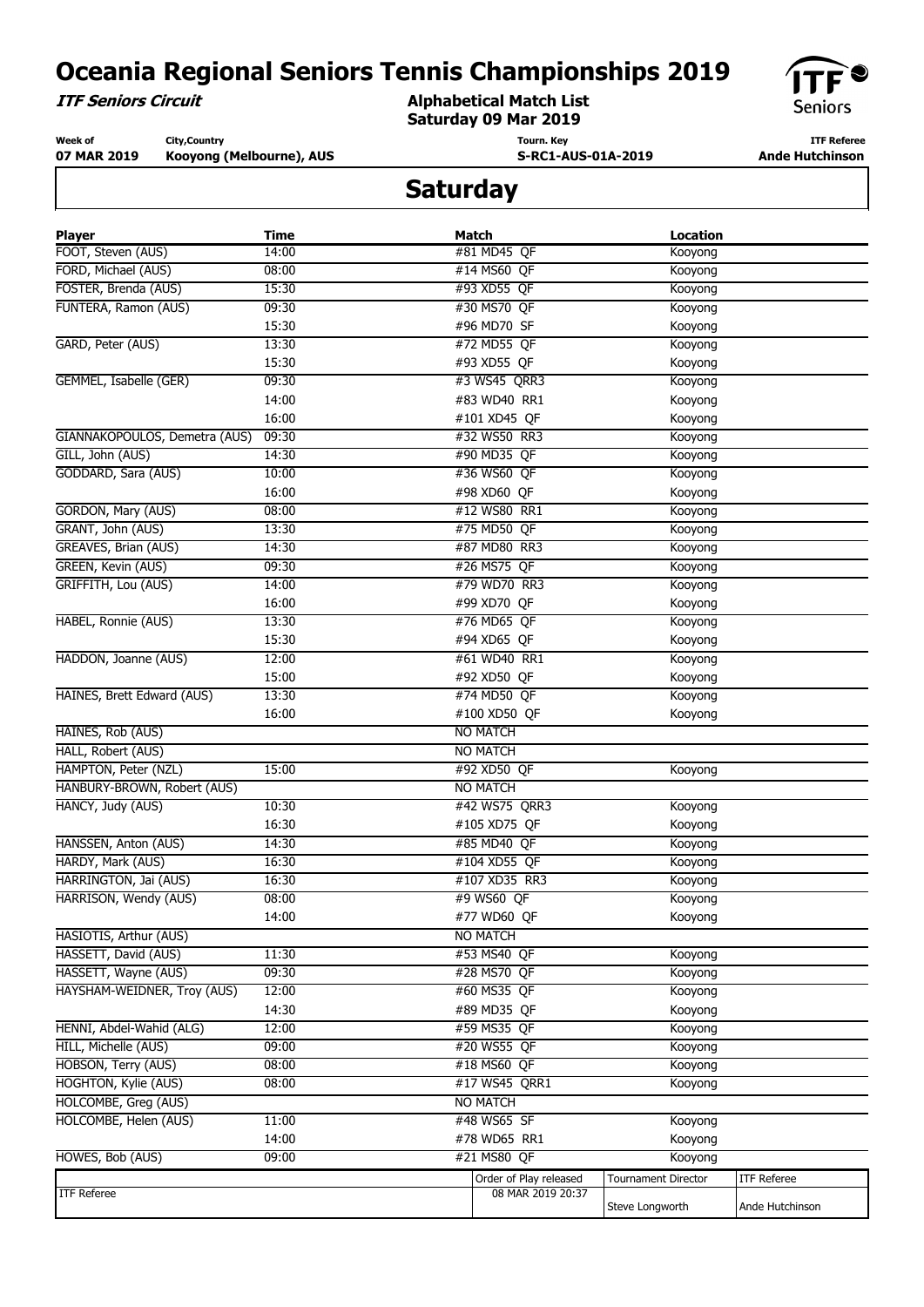**ITF Seniors Circuit**

**Alphabetical Match List Saturday 09 Mar 2019**



**Week of 07 MAR 2019 City,Country Kooyong (Melbourne), AUS** **Tourn. Key S-RC1-AUS-01A-2019**

**ITF Referee Ande Hutchinson** 

| <b>Player</b>               | <b>Time</b> | <b>Match</b>                 | <b>Location</b>            |                    |
|-----------------------------|-------------|------------------------------|----------------------------|--------------------|
| HOWES, Wanda (AUS)          | 09:30       | #33 WS55 QF                  | Kooyong                    |                    |
|                             | 16:00       | #100 XD50 QF                 | Kooyong                    |                    |
| <b>HUGHES, Robert (AUS)</b> | 15:30       | #95 MD75 SF                  | Kooyong                    |                    |
| ILOTT, Matt (AUS)           | 09:00       | #23 MS50 QF                  | Kooyong                    |                    |
|                             | 13:30       | #75 MD50 QF                  | Kooyong                    |                    |
| JARMAN, Ian (AUS)           | 11:00       | #49 MD55 QF                  | Kooyong                    |                    |
| JENKINS, Peter (AUS)        | 10:30       | #38 MS65 QF                  | Kooyong                    |                    |
| JENSEN, Noel (AUS)          | 16:00       | #98 XD60 QF                  | Kooyong                    |                    |
| JOHNS, Jan (AUS)            | 08:00       | #16 WS70 QRR3                | Kooyong                    |                    |
|                             | 11:30       | #55 WD70 RR3                 | Kooyong                    |                    |
| JOVANOVIC, Igor (AUS)       | 10:30       | #46 MS50 QF                  | Kooyong                    |                    |
| JUNGWIRTH, Tamara (AUS)     | 08:00       | #17 WS45 QRR1                | Kooyong                    |                    |
| KELLEN, Sharon (AUS)        | 16:00       | #100 XD50 QF                 | Kooyong                    |                    |
| KELLER, Peter (AUS)         | 09:30       | #26 MS75 QF                  | Kooyong                    |                    |
| KERSLEY, Tyson (AUS)        | 11:30       | #57 XD45 SF                  | Kooyong                    |                    |
| KING, Mary (AUS)            | 14:00       | #80 WD75 RR1                 | Kooyong                    |                    |
| KURTI, Agim (AUS)           | 10:30       | #45 MS35 QF                  | Kooyong                    |                    |
| LAWRENCE, John (NZL)        | 13:00       | #71 MD55 QF                  | Kooyong                    |                    |
| LIM, Justin (AUS)           | 14:30       | #90 MD35 QF                  | Kooyong                    |                    |
| LOF, Lennart (SWE)          | 15:30       | #94 XD65 QF                  | Kooyong                    |                    |
| LONGRIDGE, Ben (AUS)        | 12:00       | #59 MS35 QF                  | Kooyong                    |                    |
|                             | 14:30       | #89 MD35 QF                  | Kooyong                    |                    |
|                             | 16:30       | #107 XD35 RR3                | Kooyong                    |                    |
| LOS SANTOS, Juan (AUS)      | 09:30       | #30 MS70 QF                  | Kooyong                    |                    |
| MACCOLL, Cameron (AUS)      | 12:30       | #62 MD45 OF                  | Kooyong                    |                    |
| MACK, Phil (AUS)            | 12:30       | #62 MD45 QF                  | Kooyong                    |                    |
| MADDERN, Dennis (AUS)       | 10:30       | #38 MS65 QF                  | Kooyong                    |                    |
| MADDISON, Jan (AUS)         | 10:30       | #44 WS70 QRR3                | Kooyong                    |                    |
|                             | 14:00       | #79 WD70 RR3                 | Kooyong                    |                    |
| MANSFIELD, John (AUS)       | 14:30       | #87 MD80 RR3                 | Kooyong                    |                    |
| MARTIN, Jonathan (AUS)      | 14:00       | #81 MD45 QF                  | Kooyong                    |                    |
| MATHESON, Brad (AUS)        | 08:00       | #1 MS55 QF                   | Kooyong                    |                    |
| MAZO, Leonid (RUS)          | 13:00       | #67 MS40 QF                  | Kooyong                    |                    |
| MCCLAY, Gavin (NZL)         |             | #90 MD35 QF                  |                            |                    |
|                             | 14:30       |                              | Kooyong                    |                    |
| MCGHIE, Norma (AUS)         | 16:30       | #106 MD45 QF<br>#13 WS80 RR1 | Kooyong                    |                    |
| MCKELLAR, Vivienne (AUS)    | 08:00       |                              | Kooyong                    |                    |
|                             | 12:30       | #65 XD60 QF                  | Kooyong                    |                    |
| MCKENZIE, Rod (AUS)         | 09:00       | #22 MS50 QF                  | Kooyong                    |                    |
|                             | 14:00       | #82 MD50 QF                  | Kooyong                    |                    |
| MCLEAN, Belinda (AUS)       | 11:30       | #57 XD45 SF                  | Kooyong                    |                    |
| MCLELLAN, Terry (AUS)       | 09:30       | #27 MS75 QF                  | Kooyong                    |                    |
|                             | 12:30       | #63 MD75 SF                  | Kooyong                    |                    |
| MECKLENBURG, Denis (GER)    | 11:30       | #53 MS40 QF                  | Kooyong                    |                    |
| MEGGS, Jill (AUS)           | 09:00       | #20 WS55 QF                  | Kooyong                    |                    |
|                             | 15:00       | #91 XD55 QF                  | Kooyong                    |                    |
| MEICHSNER, Barbara (AUS)    | 11:30       | #55 WD70 RR3                 | Kooyong                    |                    |
|                             | 14:00       | #80 WD75 RR1                 | Kooyong                    |                    |
| MIDDLETON, Brad (AUS)       | 13:30       | #72 MD55 QF                  | Kooyong                    |                    |
| MIJIC, Danijela (AUS)       | 16:30       | #107 XD35 RR3                | Kooyong                    |                    |
| MOREIRA, Renato (AUS)       | 14:30       | #85 MD40 QF                  | Kooyong                    |                    |
|                             |             | Order of Play released       | <b>Tournament Director</b> | <b>ITF Referee</b> |
| <b>ITF Referee</b>          |             | 08 MAR 2019 20:37            | Steve Longworth            | Ande Hutchinson    |
|                             |             |                              |                            |                    |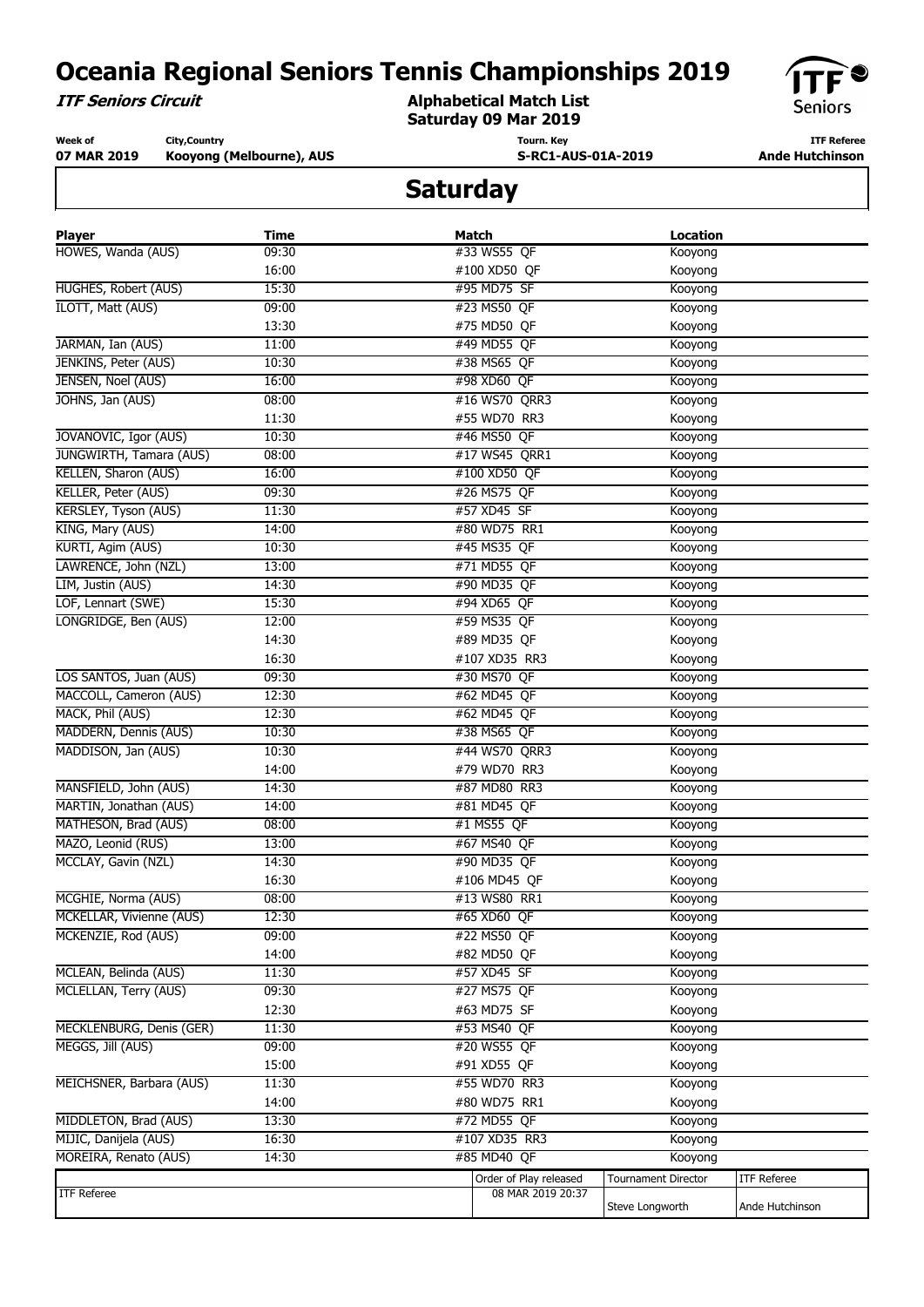**ITF Seniors Circuit**

**Alphabetical Match List Saturday 09 Mar 2019**



**Week of 07 MAR 2019 City,Country Kooyong (Melbourne), AUS** **Tourn. Key S-RC1-AUS-01A-2019**

**ITF Referee Ande Hutchinson** 

| <b>Player</b>               | <b>Time</b> | Match                                       | <b>Location</b>            |                    |
|-----------------------------|-------------|---------------------------------------------|----------------------------|--------------------|
| MOSER, Frank (GER)          | 13:00       | #67 MS40 QF                                 | Kooyong                    |                    |
| MURPHY, Julie (AUS)         | 15:00       | #92 XD50 QF                                 | Kooyong                    |                    |
| MYERS, Eddie (AUS)          | 08:00       | #2 MS55 QF                                  | Kooyong                    |                    |
|                             | 13:00       | #71 MD55 QF                                 | Kooyong                    |                    |
| MYERS, Stephen (AUS)        | 08:00       | #18 MS60 QF                                 | Kooyong                    |                    |
| NIELSEN, Howard (AUS)       | 10:30       | #39 MS65 QF                                 | Kooyong                    |                    |
| NOBECHI, Hayato (JPN)       | 10:30       | #45 MS35 QF                                 | Kooyong                    |                    |
|                             | 14:30       | #89 MD35 QF                                 | Kooyong                    |                    |
| NORDSTROM, Per (HKG)        | 11:30       | #54 MS40 QF                                 | Kooyong                    |                    |
| NOVAS, Anabela (AUS)        | 11:30       | #52 WS50 RR3                                | Kooyong                    |                    |
| PACIULLO, Murray (AUS)      | 13:30       | #74 MD50 QF                                 | Kooyong                    |                    |
| PARR, Stephen (AUS)         | 16:00       | #100 XD50 QF                                | Kooyong                    |                    |
| PASCOE, Wayne (AUS)         | 10:00       | #34 MS60 QF                                 | Kooyong                    |                    |
| PATTERSON, Kati (AUS)       | 08:00       | #15 WS70 QRR3                               | Kooyong                    |                    |
|                             | 14:00       | #79 WD70 RR3                                | Kooyong                    |                    |
| PEMBROKE, Richard (AUS)     | 12:30       | #65 XD60 QF                                 | Kooyong                    |                    |
| PERLIC, Vicki (AUS)         | 15:30       | #94 XD65 QF                                 | Kooyong                    |                    |
| PIETA, David (AUS)          |             | <b>NO MATCH</b>                             |                            |                    |
| PLOWMAN, Lois (AUS)         | 14:00       | #78 WD65 RR1                                | Kooyong                    |                    |
|                             | 16:00       | #103 XD65 QF                                | Kooyong                    |                    |
| PORFLIT, Kurt Edgardo (AUS) | 13:30       | #73 MD50 QF                                 | Kooyong                    |                    |
| POUND, Damien (AUS)         | 10:00       | #37 MS50 QF                                 | Kooyong                    |                    |
|                             | 13:30       | #74 MD50 QF                                 | Kooyong                    |                    |
| PRATT, Julie (AUS)          | 10:30       | #43 WS75 QRR3                               | Kooyong                    |                    |
|                             | 14:00       | #80 WD75 RR1                                | Kooyong                    |                    |
|                             | 16:30       | #105 XD75 QF                                | Kooyong                    |                    |
| RAE, Andrew (AUS)           | 10:00       | #35 MS65 QF                                 | Kooyong                    |                    |
| RECHTMAN, Bernard (AUS)     | 13:00       | #66 MD80 RR3                                | Kooyong                    |                    |
| REES, Hayden (AUS)          | 15:30       | #95 MD75 SF                                 | Kooyong                    |                    |
| REHN, Bruce (AUS)           | 13:00       | #66 MD80 RR3                                | Kooyong                    |                    |
|                             | 16:30       | #105 XD75 QF                                | Kooyong                    |                    |
| RIGTER, Joy (AUS)           | 08:00       | #13 WS80 RR1                                | Kooyong                    |                    |
|                             | 13:00       | #70 WD80 RR1                                | Kooyong                    |                    |
| ROBINSON, Irene (AUS)       |             | <b>NO MATCH</b>                             |                            |                    |
| ROCHE, Susan (AUS)          | 14:00       | #77 WD60 QF                                 | Kooyong                    |                    |
|                             | 16:30       | #108 XD60 QF                                | Kooyong                    |                    |
| RODINS, Judith (AUS)        | 11:30       | #55 WD70 RR3                                | Kooyong                    |                    |
|                             | 16:00       | #99 XD70 QF                                 | Kooyong                    |                    |
| RODWELL, Neville (AUS)      | 09:30       | #29 MS70 QF                                 | Kooyong                    |                    |
| ROGERS, Joyce (AUS)         | 13:00       | #70 WD80 RR1                                | Kooyong                    |                    |
| ROSS, Craig (AUS)           | 10:30       | #41 MS60 QF                                 | Kooyong                    |                    |
| RUSSELL, Michael (AUS)      | 09:00       | #23 MS50 QF                                 | Kooyong                    |                    |
|                             | 14:00       | #82 MD50 QF                                 | Kooyong                    |                    |
| SALE, Bill (AUS)            | 16:30       | #105 XD75 QF                                | Kooyong                    |                    |
| SAMMASSIMO, Alfonso (AUS)   | 08:00       | #6 MS45 QF                                  | Kooyong                    |                    |
| SAMPSON, Richard (AUS)      | 11:30       | #54 MS40 QF                                 | Kooyong                    |                    |
|                             | 14:30       | #85 MD40 QF                                 | Kooyong                    |                    |
| SATO, Masahiro (JPN)        | 08:00       | #8 MS45 QF                                  | Kooyong                    |                    |
|                             | 16:30       | #106 MD45 QF                                | Kooyong                    |                    |
| SCHATZ, Christian (AUS)     | 14:00       | #82 MD50 OF                                 | Kooyong                    |                    |
|                             |             |                                             | <b>Tournament Director</b> | <b>ITF Referee</b> |
| <b>ITF Referee</b>          |             | Order of Play released<br>08 MAR 2019 20:37 |                            |                    |
|                             |             |                                             | Steve Longworth            | Ande Hutchinson    |
|                             |             |                                             |                            |                    |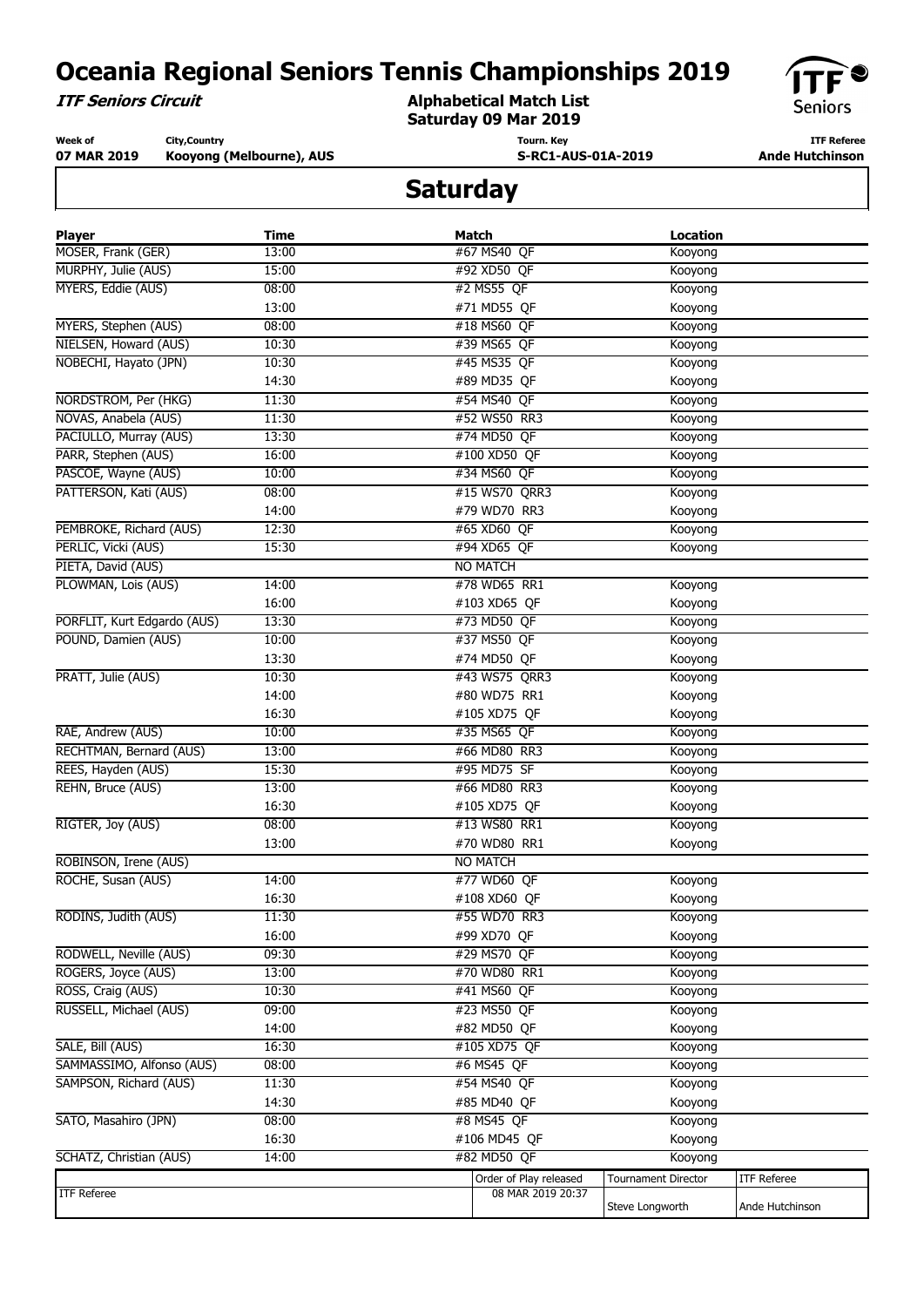**ITF Seniors Circuit**

**Alphabetical Match List Saturday 09 Mar 2019**



**Week of 07 MAR 2019 City,Country Kooyong (Melbourne), AUS** **Tourn. Key S-RC1-AUS-01A-2019**

**ITF Referee Ande Hutchinson** 

| <b>Player</b>                 | <b>Time</b>    | Match                                       | <b>Location</b>            |                    |
|-------------------------------|----------------|---------------------------------------------|----------------------------|--------------------|
| SCHRODER, Bjorn (SWE)         | 11:00          | #49 MD55 QF                                 | Kooyong                    |                    |
|                               | 16:30          | #104 XD55 QF                                | Kooyong                    |                    |
| SCOTT, Leanne (AUS)           | 08:00          | #9 WS60 QF                                  | Kooyong                    |                    |
|                               | 14:00          | #77 WD60 QF                                 | Kooyong                    |                    |
|                               | 16:00          | #98 XD60 OF                                 | Kooyong                    |                    |
| SCRUTTON, Shane (AUS)         | 08:00          | #7 MS45 QF                                  | Kooyong                    |                    |
| SEBEK, Robert (AUS)           | 14:00          | #82 MD50 QF                                 | Kooyong                    |                    |
| SEEMAN, Philip (NZL)          | 08:00          | #2 MS55 QF                                  | Kooyong                    |                    |
|                               | 13:30          | #72 MD55 QF                                 | Kooyong                    |                    |
|                               | 15:30          | #93 XD55 QF                                 | Kooyong                    |                    |
| SHARP, Stephen (AUS)          | 11:00          | #49 MD55 QF                                 | Kooyong                    |                    |
|                               | 15:00          | #91 XD55 QF                                 | Kooyong                    |                    |
| SIMPSON, June (AUS)           | 08:00          | #12 WS80 RR1                                | Kooyong                    |                    |
|                               | 13:00          | #70 WD80 RR1                                | Kooyong                    |                    |
| SIVAPRUKSA, Timo (THA)        |                | <b>NO MATCH</b>                             |                            |                    |
| SMITH, Kenneth (AUS)          | 09:00          | #22 MS50 QF                                 | Kooyong                    |                    |
| SMITH, Penny (NZL)            | 10:00          | #36 WS60 QF                                 | Kooyong                    |                    |
| SMITH, Warren (AUS)           | 12:00          | #58 MS35 OF                                 | Kooyong                    |                    |
| SOUTHERN, Stacey (AUS)        | 14:30          | #88 WS35 QRR1                               | Kooyong                    |                    |
| SPINKS, Greg (AUS)            | 08:00          | #3 MS55 QF                                  | Kooyong                    |                    |
| SPRAGGON, Roger (AUS)         | 11:00          | #51 MD60 QF                                 | Kooyong                    |                    |
|                               | 16:30          | #108 XD60 QF                                | Kooyong                    |                    |
| <b>STANTON, Gary (AUS)</b>    | 12:30          | #64 XD70 QF                                 | Kooyong                    |                    |
| STARK, John (AUS)             | 09:30          | #29 MS70 QF                                 | Kooyong                    |                    |
| STARLING, David (AUS)         | 10:00          | #37 MS50 QF                                 | Kooyong                    |                    |
|                               | 13:30          | #73 MD50 QF                                 | Kooyong                    |                    |
| STICKA, Graeme (AUS)          | 13:30          | #76 MD65 QF                                 | Kooyong                    |                    |
|                               | 16:00          | #98 XD60 QF                                 | Kooyong                    |                    |
| STOKES, Peter (NZL)           | 13:00          | #71 MD55 QF                                 | Kooyong                    |                    |
| <b>STRUPL, Tony (AUS)</b>     |                | <b>NO MATCH</b>                             |                            |                    |
| SWAYSLAND, Leanne (AUS)       | 13:00          | #69 WS55 QF                                 | Kooyong                    |                    |
| SWINGLER, Alan (AUS)          | 09:00          | #24 MS75 QF                                 | Kooyong                    |                    |
|                               | 12:30          | #64 XD70 OF                                 | Kooyong                    |                    |
| TABUCHI, Kenjiro (JPN)        | 16:00          | #101 XD45 QF                                | Kooyong                    |                    |
| TAWEEL, Marc (AUS)            |                | <b>NO MATCH</b>                             |                            |                    |
| TAYLOR, Jill (AUS)            | 10:30          | #43 WS75 QRR3                               | Kooyong                    |                    |
| TEMPLE, Stephen (NZL)         |                | NO MATCH                                    |                            |                    |
| THOMAS, Ian (AUS)             | 10:00          | #35 MS65 QF                                 | Kooyong                    |                    |
|                               | 13:30          | #76 MD65 QF                                 | Kooyong                    |                    |
|                               | 16:00          | #103 XD65 QF                                | Kooyong                    |                    |
| THOMAS, Susan (AUS)           | 14:30          | #84 WD50 QF                                 | Kooyong                    |                    |
|                               | 16:30          | #104 XD55 QF                                | Kooyong                    |                    |
| TOWNSON, Michelle (AUS)       | 09:30          | #3 WS45 QRR3                                | Kooyong                    |                    |
|                               | 12:00          | #61 WD40 RR1                                | Kooyong                    |                    |
| <b>TREVARTHEN, Jeff (AUS)</b> | 11:00          | #51 MD60 QF                                 | Kooyong                    |                    |
| TRIGGER, Dean (AUS)           | 14:30          | #86 MD45 OF                                 | Kooyong                    |                    |
| TSUJIMOTO, Yutaka (JPN)       | 10:30          | #40 MS65 QF                                 | Kooyong                    |                    |
| TULICH, Jamie (AUS)           |                |                                             |                            |                    |
|                               | 11:00<br>16:30 | #50 WS35 QRR3<br>#107 XD35 RR3              | Kooyong<br>Kooyong         |                    |
| VENABLES, Cameron (AUS)       | 14:30          | #85 MD40 OF                                 | Kooyong                    |                    |
|                               |                |                                             |                            |                    |
| <b>ITF Referee</b>            |                | Order of Play released<br>08 MAR 2019 20:37 | <b>Tournament Director</b> | <b>ITF Referee</b> |
|                               |                |                                             | Steve Longworth            | Ande Hutchinson    |
|                               |                |                                             |                            |                    |